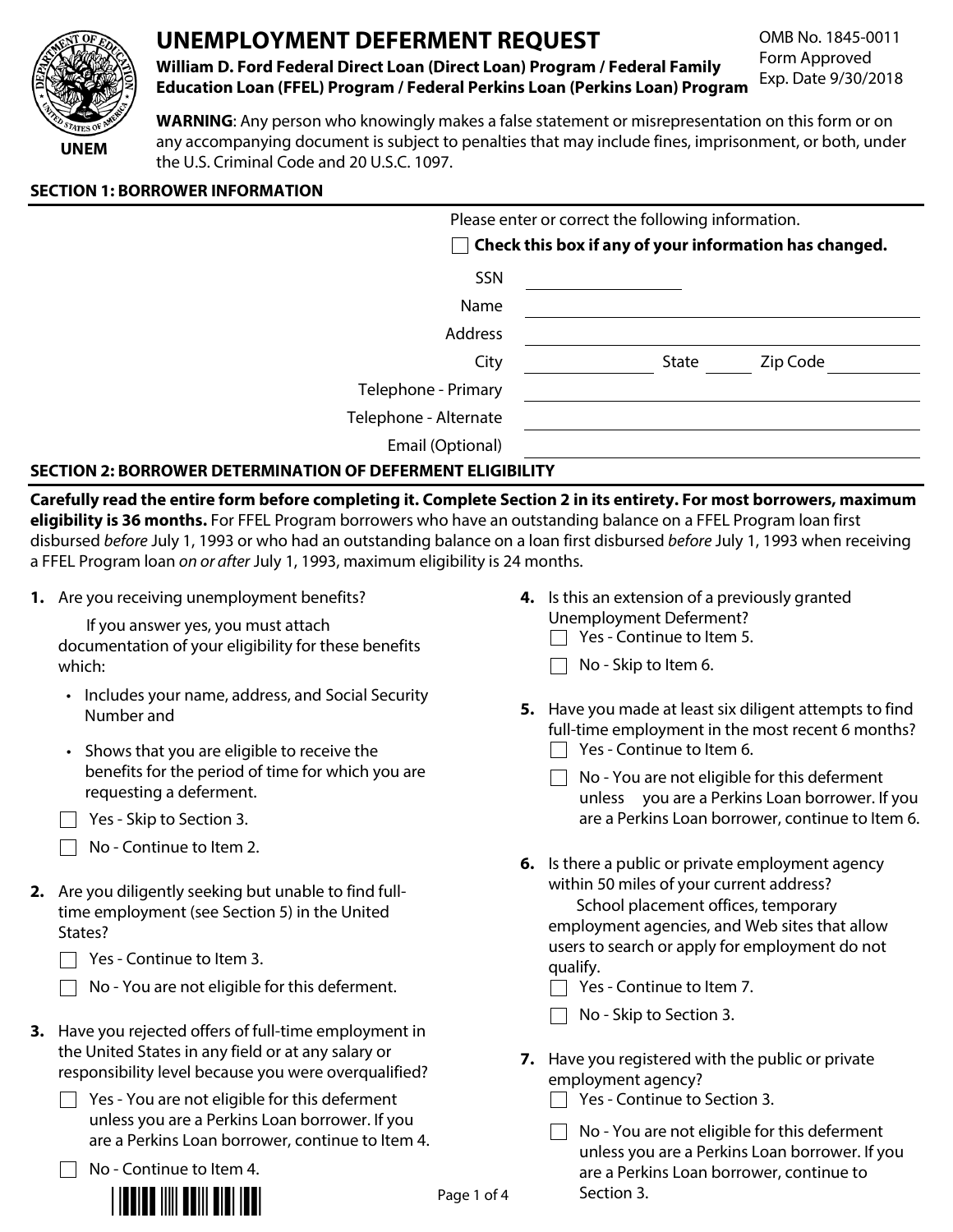# SECTION 3: BORROWER REQUESTS, UNDERSTANDINGS, CERTIFICATIONS, AND AUTHORIZATION

#### I request:

- To defer repayment of my loans for the period during which I meet the eligibility criteria in Section 2.
- That my deferment begin on the date I became unemployed or began working less than full time unless I provide a later date:
- $\blacksquare$  If indicated, to make interest payments during deferment.

#### I understand that:

- $\blacksquare$  I am not required to make payments of loan principal or interest during my deferment.
- My deferment will begin on the later of the date I became eligible for the deferment or the date I requested.
- If I am a Direct Loan or FFEL Program borrower, my deferment will end on the earlier of the date I exhaust my maximum eligibility for the deferment, 12 months from the date my deferment begins, or on the date I am no longer eligible for the deferment for another reason.
- If I am a Perkins Loan borrower, my deferment will end on the earlier of the date I exhaust my maximum eligibility for the deferment, 6 months from the date my deferment begins, or on the date I am no longer eligible for the deferment for another reason.
- $\cdot$  If Lam a Perkins Loan borrower, I will receive a 6-month post-deferment grace period beginning on the date I no longer qualify for the deferment.
- Interest may capitalize on my loan during or at the expiration of my deferment or forbearance, but interest never capitalizes on a Perkins Loan.
- Instead of deferment, I may be eligible for a repayment plan that determines my monthly payment amount based on my income and that I can visit StudentAid.gov/IDR for more information.

#### I certify that:

- I became unemployed or began working less than full time on:
- Fig. The information I have provided on this form is true and correct.
- $\cdot$  I will provide additional documentation to my loan holder, as required, to support my deferment eligibility.
- I will notify my loan holder immediately when my eligibility for the deferment ends.
- I have read, understand, and meet the eligibility requirements in Section 2.

**I authorize** the entity to which I submit this request and its agents to contact me regarding my request or my loans at any cellular telephone number that I provide now or in the future using automated telephone dialing equipment or artificial or prerecorded voice or text messages.

2020 Borrower's Signature and Superior Section 1, 2020 1, 2020 1, 2020 1, 2020 1, 2020 1, 2020 1, 2020 1, 2020

#### SECTION 4: INSTRUCTIONS FOR COMPLETING THE DEFERMENT REQUEST

Type or print using dark ink. Enter dates as month-day-year (mm-dd-yyyy). Example: March 14, 2015 = 03-14-2015. Include your name and account number on any documentation that you are required to submit with this form. If you want to apply for a deferment on loans that are held by different loan holders, you must submit a separate deferment request to each loan holder. Return the completed form and any required documentation to the address shown in Section 6.

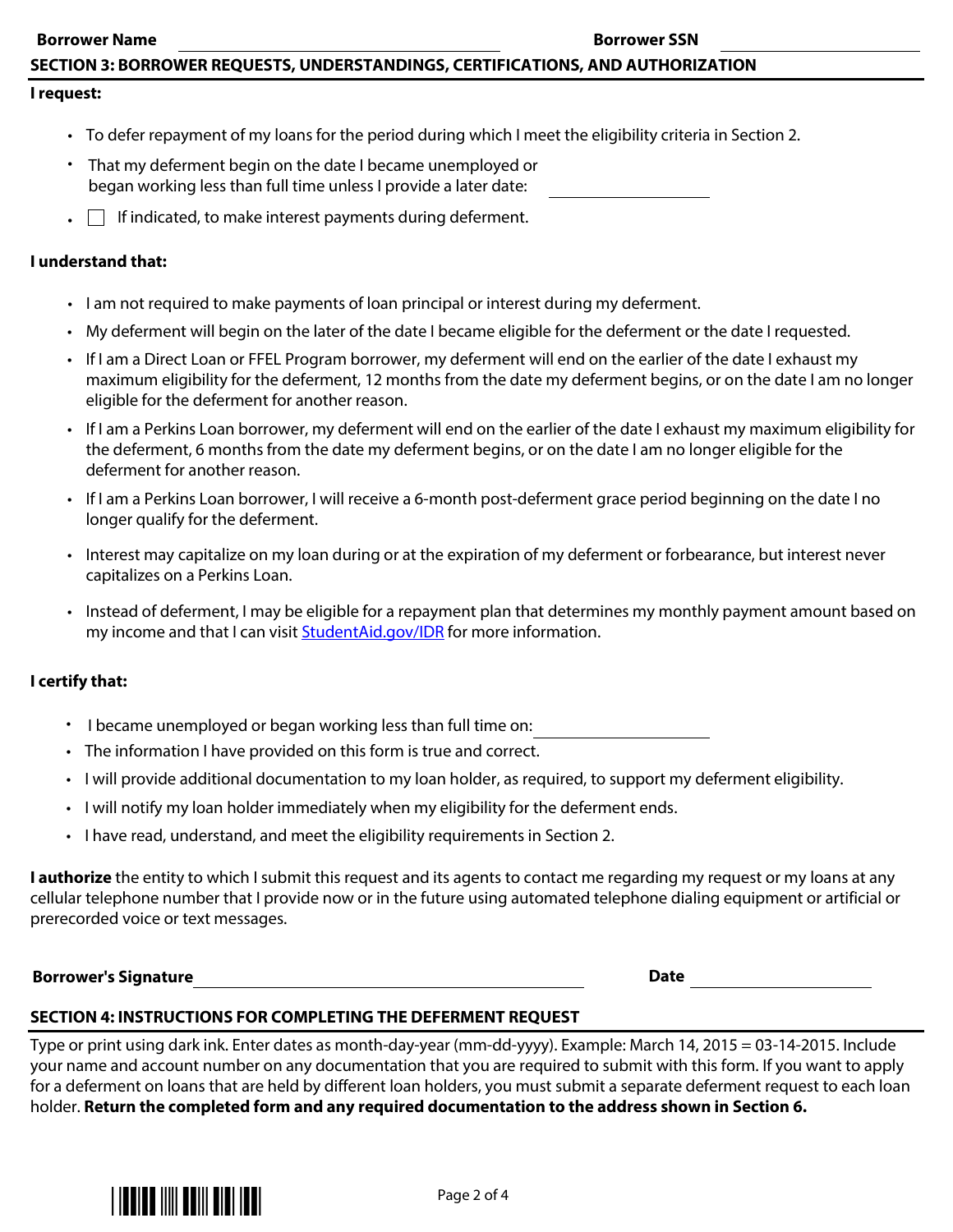# **SECTION 5: DEFINITIONS**

Capitalization is the addition of unpaid interest to the principal balance of your loan. Capitalization causes more interest to accrue over the life of your loan and may cause your monthly payment amount to increase. Interest never capitalizes on Perkins Loans. Table 1 (below) provides an example of the monthly payments and the total amount repaid for a \$30,000 unsubsidized loan. The example loan has a 6% interest rate and the example deferment or forbearance lasts for 12 months and begins when the loan entered repayment. The example compares the effects of paying the interest as it accrues or allowing it to capitalize.

A deferment is a period during which you are entitled to postpone repayment of your loans. Interest is not generally charged to you during a deferment on your subsidized loans. Interest is always charged to you during a deferment on your unsubsidized loans. On loans made under the Perkins Loan Program, all deferments are followed by a post-deferment grace period of 6 months, during which time you are not required to make payments.

The Federal Family Education Loan (FFEL) Program includes Federal Stafford Loans, Federal PLUS Loans, Federal Consolidation Loans, and Federal Supplemental Loans for Students (SLS).

The Federal Perkins Loan (Perkins Loan) Program includes Federal Perkins Loans, National Direct Student Loans (NDSL), and National Defense Student Loans (Defense Loans).

**Full-time employment** is defined as working at least 30 hours per week in a position expected to last at least 3  $\overline{\phantom{a}}$  consecutive months.

The **holder** of your Direct Loans is the Department. The holder of your FFEL Program loans may be a lender, guaranty agency, secondary market, or the Department. The holder of your Perkins Loans is an institution of higher education or the Department. Your loan holder may use a servicer to handle billing and other communications related to your loans. References to "your loan holder" on this form mean either your loan holder or your servicer.

A subsidized loan is a Direct Subsidized Loan, a Direct Subsidized Consolidation Loan, a Federal Subsidized Stafford Loan, portions of some Federal Consolidation Loans, Federal Perkins Loans, NDSL, and Defense Loans.

An **unsubsidized loan** is a Direct Unsubsidized Loan, a Direct Unsubsidized Consolidation Loan, a Direct PLUS Loan, a Federal Unsubsidized Stafford Loan, a Federal PLUS Loan, a Federal SLS, and portions of some Federal Consolidation Loans.

The **United States**, for the purpose of this deferment, includes any state of the Union, the District of Columbia, the Commonwealth of Puerto Rico, American Samoa, Guam, the Virgin Islands, the Commonwealth of the Northern Mariana Islands, the Freely Associated States (the Republic of the Marshall Islands, the Federated States of Micronesia, and the Republic of Palau), and U.S. military bases and embassy compounds in foreign countries.

The William D. Ford Federal Direct Loan (Direct Loan) Program includes Federal Direct Stafford/Ford (Direct Subsidized) Loans, Federal Direct Unsubsidized Stafford/ Ford (Direct Unsubsidized) Loans, Federal Direct PLUS (Direct PLUS) Loans, and Federal Direct Consolidation (Direct Consolidation) Loans.

| <b>Treatment of Interest with <math> </math></b><br><b>Deferment/Forbearance</b> | Loan Amt. | <b>Capitalized</b><br><b>Interest</b> | <b>Outstanding</b><br><b>Principal</b> | <b>Monthly</b><br><b>Payment</b> | Number of  <br><b>Payments</b> | <b>Total Repaid</b> |
|----------------------------------------------------------------------------------|-----------|---------------------------------------|----------------------------------------|----------------------------------|--------------------------------|---------------------|
| Interest is paid                                                                 | \$30,000  | \$0                                   | \$30,000                               | \$333                            | 120                            | \$41,767            |
| Interest is capitalized at the<br>lend                                           | \$30,000  | \$1,800                               | \$31,800                               | \$353                            | 120                            | \$42,365            |
| Interest is capitalized<br>quarterly and at the end                              | \$30,000  | \$1,841                               | \$31,841                               | \$354                            | 120                            | \$42,420            |

# Table 1. Capitalization Chart

# SECTION 6: WHERE TO SEND THE COMPLETED DEFERMENT REQUEST

Return the completed form and any documentation to: (If no address is shown, return to your loan holder.)

Heartland ECSI P.O. Box 1278 Wexford, PA 15090 If you need help completing this form, call:  $\left($  If no phone number is shown, call your loan holder.)

https://heartland.ecsi.com 1-888-549-3274